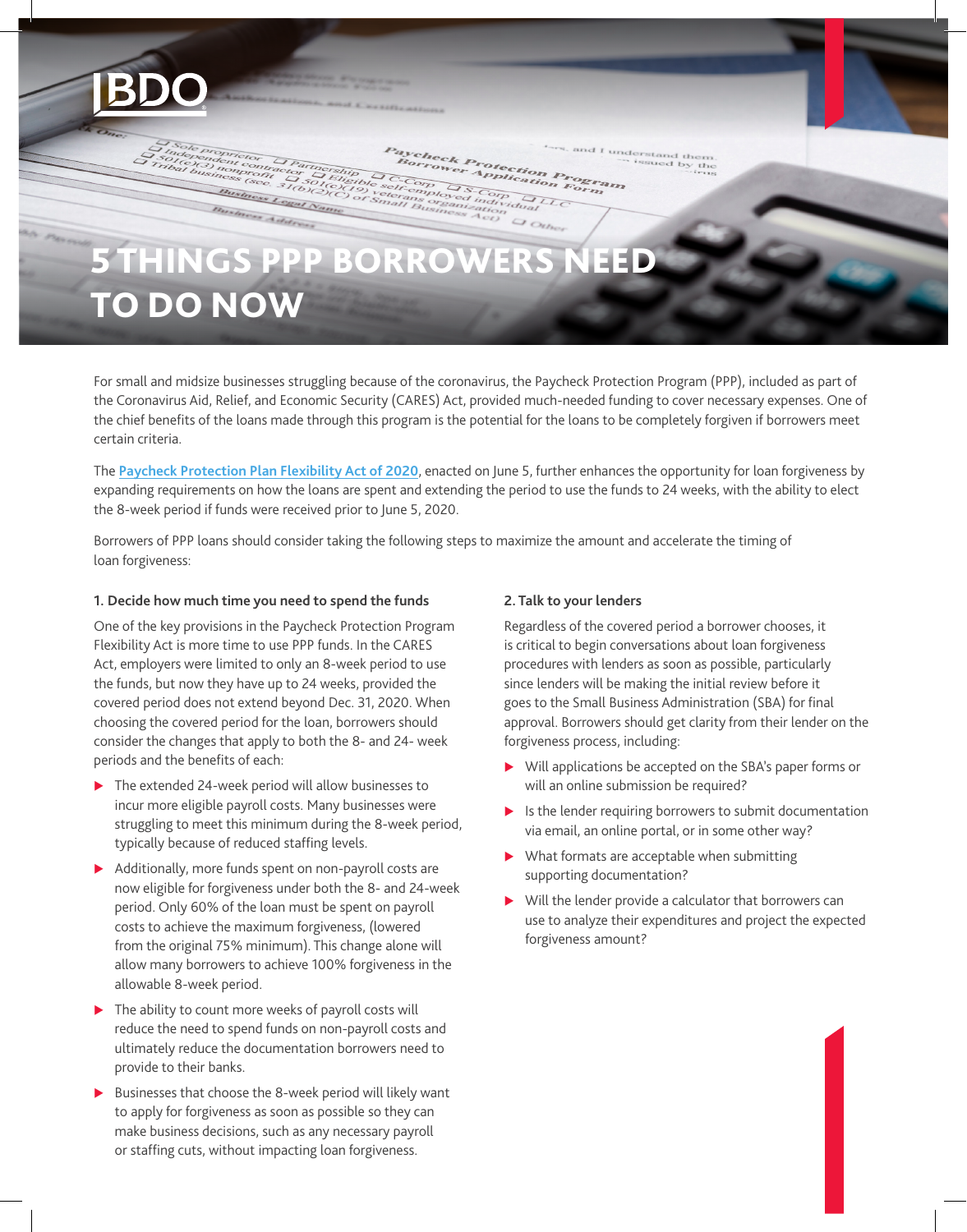## **3. Get your FTE counts and salary reduction amounts in order**

Borrowers of PPP funds need to compile several counts of their full-time equivalent (FTEs) employees. This includes historical FTE counts that are not dependent on the covered period of the loan, and can thus be calculated and documented at any time, including before a loan is awarded. These historical FTE counts will be compared to a borrower's average FTE count for the covered period.

Businesses will need to wait until their covered period ends to finalize their FTE determination for that time. Projection of the average number of FTEs for the covered period is useful for analysis purposes, but may be a difficult task for businesses like restaurants that are likely uncertain about when they can put employees back to work. However, a new safe harbor has been added that will take into account situations where compliance with COVID-19 precautions prevented business from reaching their average pre-COVID FTE count. Additionally, employers now have more time to reduce or eliminate their calculated FTE reduction by re-hiring laid off employees by the earlier of the loan forgiveness application date or December 31, 2020, instead of June 30, 2020.

If borrowers reduced employees' hourly rates or annual salaries during the covered period, they must document that the reduction did not exceed 25% of the wages/salary of the quarter preceding the loan date. If borrowers did not reduce the rate of pay, they do not need to perform this calculation, even if payments to employees decreased due to reduced hours. Reductions in wage payments due to reduced hours are not a part of this calculation because the reduced hours generate a reduction in the number of FTEs.

Any reduction in pay rates or salaries that exceeds 25% will be treated as a decrease of the amount spent on expenses eligible for forgiveness. However, the 24-week covered period allows more time to recover from temporary wage or salary reductions. For example, if a full time employee's hourly rate was reduced from \$20/hour in Q1 to \$10/hour for an 8-week covered period, the reduction at the end of the 8 weeks in excess of 25% would be \$5/hour, which for a typical 40 hour work week would equate to \$1,600. But, if the business restores the wage rate to \$20/hour for weeks 9-24, the new average rate for the covered period is over \$15/hour, meaning the pay reduction does not exceed 25%, preventing any adjustment on account of wage and salary reduction.

#### **4. Gather your documentation to submit to your lender**

In addition to FTE counts, borrowers will need to supply supporting documentation for any other expenses that are being submitted on the loan forgiveness application. This includes payroll registers and payroll tax reports that provide cash payroll paid during the covered period and the first payroll paid after the covered period, if this includes pay for days worked during the covered period. Your payroll vendor may have reports designed specifically to document PPP loan forgiveness amounts.

If additional payroll costs are needed to achieve 100% forgiveness, borrowers must include the receipts showing payment of health insurance premiums or claims paid for selfinsured plans. If the entire loan proceeds are not accounted for with these documented payroll costs, then borrows should submit documentation showing the payment of non-payroll costs. Larger expenses like rent and interest on mortgages might achieve total forgiveness, eliminating the need for any additional documentation. If there are remaining funds that have not yet been documented as forgivable, then borrowers should continue to submit utility payments.

To minimize the back and forth with lenders, borrows should confirm if they need document submitted in a specific format.

# **5. Don't forget about documents you need to maintain, but not submit to the lender**

In addition to the documents that must be submitted with the application for forgiveness to the bank, borrowers must maintain certain additional documentation for six years after the date the loan is forgiven or repaid in full. This is required should the SBA choose to audit the loan forgiveness. These documents include:

- PPP Schedule A Worksheet or its equivalent and documentation supporting:
	- i. The listing of cash paid to each employee who worked during the covered period, including the "Salary/ Hourly Wage Reduction" calculation, if necessary.
	- ii. Which employees received compensation at an annualized rate of more than \$100,000 during any single pay period in 2019.
	- iii. FTE calculations for each employee including written offers of reemployments, firings for cause, voluntary resignations, and written requests by any employee for reductions in work schedule.
	- iv. FTE Reduction Safe Harbor calculations if applied to cure an FTE shortfall.
	- v. Written explanation regarding the inability to return to pre-COVID-19 operation levels due to compliance with COVID-19 guidelines.